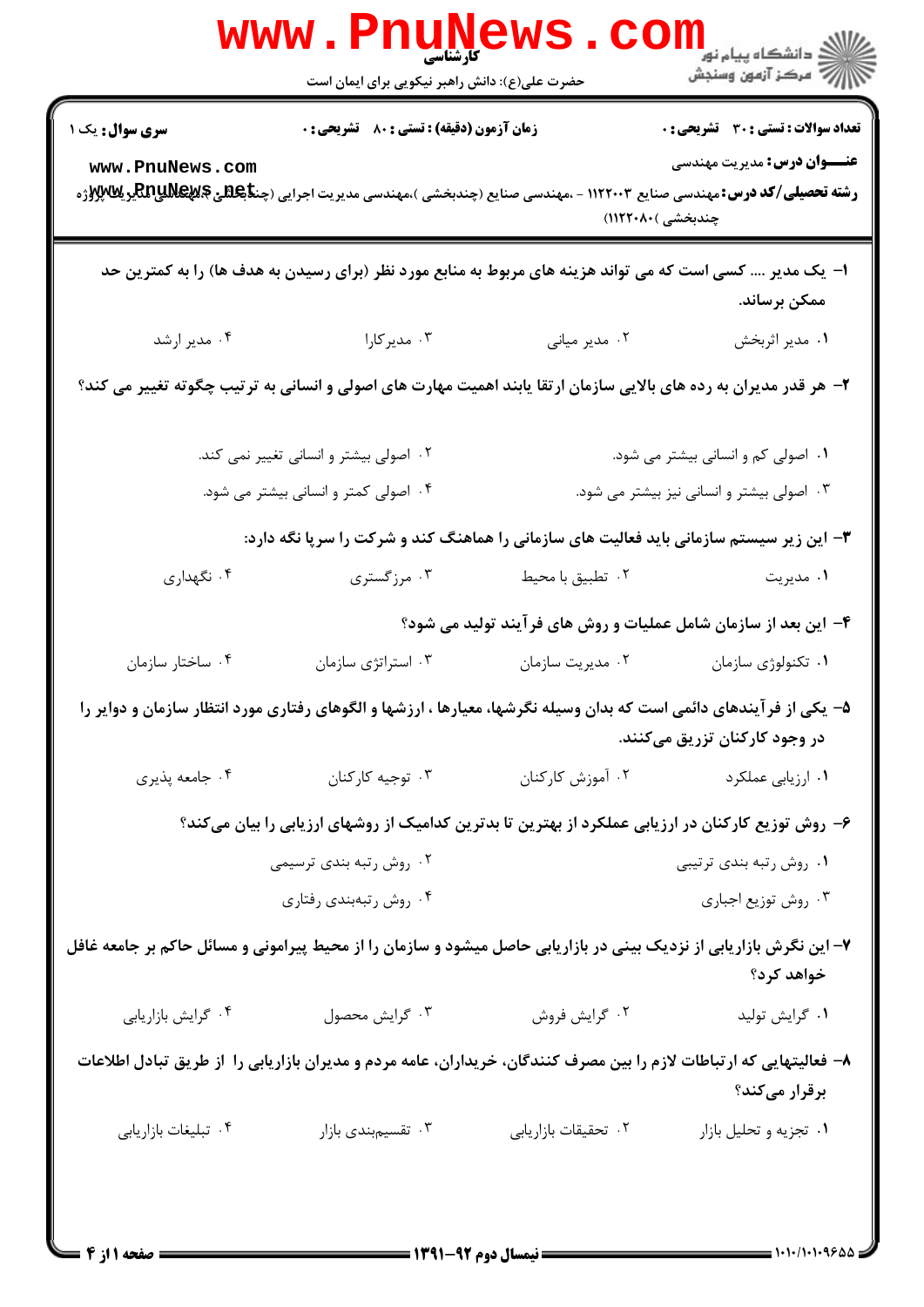|                                 | <b>www.PnuNews</b><br>حضرت علی(ع): دانش راهبر نیکویی برای ایمان است                                                                     |                                                                       |                                                     |
|---------------------------------|-----------------------------------------------------------------------------------------------------------------------------------------|-----------------------------------------------------------------------|-----------------------------------------------------|
| <b>سری سوال : ۱ یک</b>          | <b>زمان آزمون (دقیقه) : تستی : 80 ٪ تشریحی : 0</b>                                                                                      |                                                                       | <b>تعداد سوالات : تستی : 30 ٪ تشریحی : 0</b>        |
| www.PnuNews.com                 | <b>رشته تحصیلی/کد درس:</b> مهندسی صنایع ۱۱۲۲۰۰۳ - ،مهندسی صنایع (چندبخشی )،مهندسی مدیریت اجرایی (چن <b>تاپکلیچاپویسی پیلاپویلاپو</b> ژه | (چندبخشی )۱۱۲۲۰۸۰                                                     | <b>عنـــوان درس:</b> مدیریت مهندسی                  |
|                                 |                                                                                                                                         |                                                                       | ۹- مديريت تكنولوژي :                                |
|                                 |                                                                                                                                         |                                                                       | ۰۱ در ابعاد ملی باعث خلق مزیت رقابتی میشود          |
|                                 |                                                                                                                                         | ۰۲ در سطح شرکتها تغییر چندانی ایجاد نمیکند ولی باعث افزایش ثروت میشود |                                                     |
|                                 |                                                                                                                                         | ۰۳ علاوه بر ابعاد ملی و سازمانی داری بعد فردی نیز میباشد              |                                                     |
|                                 |                                                                                                                                         |                                                                       | ۰۴ از تکنولوژی اهمیت کمتری دارد                     |
|                                 | ۱۰- فرآیندی است که دانش را به کالاها و خدمات مفیدی که اثر اجتماعی - اقتصادی دارند تبدیل میکند؟                                          |                                                                       |                                                     |
| ۰۴ نوآوری تکنولوژی              | ۰۳ توسعه تکنولوژی                                                                                                                       | ۰۲ اجرای تکنولوژی                                                     | ۰۱ مدیریت تکنولوژی                                  |
|                                 | 11– این حوزه از حوزههای دانش مدیریت پروژه شامل بایدها و نبایدهای مربوط به پروژه میشود؟                                                  |                                                                       |                                                     |
| ۰۴ مديريت مخاطرات               | ۰۳ مديريت كيفيت                                                                                                                         | ۰۲ مديريت محدوده                                                      | ۰۱ مدیریت یکپارچگی                                  |
|                                 |                                                                                                                                         |                                                                       | ۱۲- فرآیند کنترل و ارزیابی در مدیریت پروژه:         |
|                                 |                                                                                                                                         |                                                                       | ٠١ فقط در مرحله اجرا انجام مي شود                   |
|                                 |                                                                                                                                         | ۰۲ بازخور مناسبی برای هر مرحله مخصوصا مرحله آغازین ارائه نمیدهد       |                                                     |
|                                 |                                                                                                                                         |                                                                       | ۰۳ مشخصات مورد نیاز پروژه در این فرآیند معلوم میشود |
|                                 |                                                                                                                                         |                                                                       | ۰۴ بر تمامی تلاشهای پروژه نظارت و کنترل دارد        |
|                                 | ۱۳- با توجه به شکل زیر به سوالهای ۱۳ و ۱۴ و ۱۵ پاسخ دهید: اعداد زیر خط نشان دهنده زمان انجام فعالیت و حروف نشان                         | دهنده نام فعالیت میباشد و زودترین زمان شروع فعالیت A و B صفر میباشد.  |                                                     |
|                                 |                                                                                                                                         |                                                                       | زمان کل انجام این پروژه چند روز است؟                |
| $\Delta$ . $\mathbf f$          | 9.7                                                                                                                                     | 19.7                                                                  | 15.1                                                |
|                                 |                                                                                                                                         |                                                                       | ا– زودترین زمان شروع فعالیت $\mathrm{E}$ چقدر است؟  |
| $\mathfrak{r}$ . $\mathfrak{r}$ | 9.7                                                                                                                                     | $Y \cdot Y$                                                           | $\lambda$ . $\lambda$                               |
| صفحه 2 از 4                     | = نیمسال دوم 92-1391 =                                                                                                                  |                                                                       | = ۱۰۱۰/۱۰۱۰۹۶۵۵ =                                   |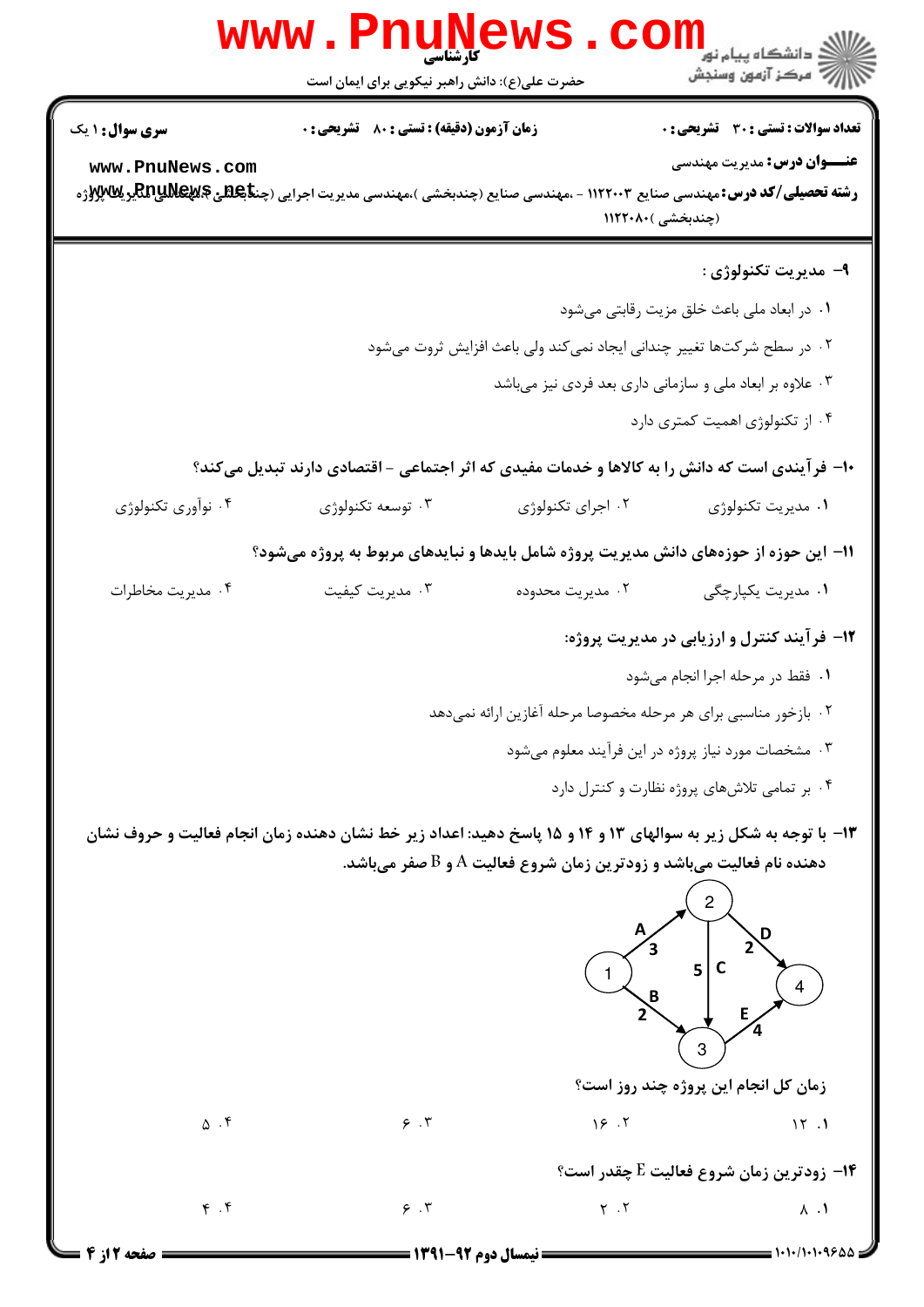|                                                          | <b>www.PnuNews</b><br>کارشناسی<br>حضرت علی(ع): دانش راهبر نیکویی برای ایمان است           |                        | الله دانشگاه پیام نور <b>)<br/>الله عرکز آزمون وسنجش</b>                                                                                                                                                                     |
|----------------------------------------------------------|-------------------------------------------------------------------------------------------|------------------------|------------------------------------------------------------------------------------------------------------------------------------------------------------------------------------------------------------------------------|
| <b>سری سوال : ۱ یک</b><br>www.PnuNews.com                | <b>زمان آزمون (دقیقه) : تستی : 80 ٪ تشریحی : 0</b>                                        |                        | <b>تعداد سوالات : تستي : 30 ٪ تشريحي : 0</b><br><b>عنـــوان درس:</b> مدیریت مهندسی<br><b>رشته تحصیلی/کد درس:</b> مهندسی صنایع ۱۱۲۲۰۰۳ - ،مهندسی صنایع (چندبخشی )،مهندسی مدیریت اجرایی (چن <b>تابگلنج RRیRیلRRپریلاپ و</b> ژه |
|                                                          |                                                                                           |                        | (چندبخشی )۱۱۲۲۰۸۰                                                                                                                                                                                                            |
|                                                          |                                                                                           |                        | ا— شناوری کل فعالیت ${\rm D}$ چقدر است؟ $^$                                                                                                                                                                                  |
| $\mathbf{r}$ . $\mathbf{r}$                              | $\epsilon$ . $\tau$                                                                       | Y.                     | $\mathsf{Y}$ . $\mathsf{Y}$                                                                                                                                                                                                  |
|                                                          |                                                                                           |                        | ۱۶- هدف اصلی هر خریدار از خرید چیست؟                                                                                                                                                                                         |
|                                                          | ۰۲ تامین مواد اولیه جهت تولید                                                             |                        | ۰۱ رفع نیازمندیها                                                                                                                                                                                                            |
|                                                          | ۰۴ افزایش سودآوری                                                                         |                        | ۰۳ حداکثر کردن مطلوبیت حاصل از خرید                                                                                                                                                                                          |
|                                                          |                                                                                           |                        | ۱۷– به پرداخت هزینه وسیله حمل که جهت تخلیه مجبور به توقف بیش از حد باشد گفته می شود.                                                                                                                                         |
| ۰۴ دموراژ                                                | ۰۳ حمل به دفعات                                                                           | ۰۲ حمل مجدد            | ۰۱ فورس ماژور                                                                                                                                                                                                                |
|                                                          |                                                                                           |                        | 18- شعار ساده ایزو چیست؟                                                                                                                                                                                                     |
|                                                          |                                                                                           |                        | ۰۱ مستندات را باید اجرا کنیم و نتیجه را همواره بهبود دهیم                                                                                                                                                                    |
|                                                          | ۰۲ ابتدا هرچه را انجام میدهیم مستند کنیم و سپس هرچه را مستند کردیم همیشه دقیقا انجام دهیم |                        |                                                                                                                                                                                                                              |
|                                                          |                                                                                           |                        | ۰۳ کیفیت یعنی اقدامی هوشمندانه و مستمر که تاثیری همافزا در تامین اهداف سازمان دارد                                                                                                                                           |
|                                                          |                                                                                           |                        | ۰۴ هیچ سازمانی تا زمانی که لزوم انجام بهبود در محصول را درک نکند نمیتواند به سوی کیفیت گام بردارد.                                                                                                                           |
|                                                          |                                                                                           |                        | 1۹- در رابطه با کیفیت میتوان گفت:                                                                                                                                                                                            |
|                                                          | ۰۲ بهبود بهرهوری نتیجه کیفیت است                                                          |                        | ۰۱ با بهبود کیفیت، فرایند و بهرهوری نیز بهبود خواهد یافت                                                                                                                                                                     |
| ۰۴ با بهبود فرآیند، کیفیت و بهرهوری نیز بهبود خواهد یافت |                                                                                           |                        | ۰۳ بهبود کیفیت هدف بازرسی است                                                                                                                                                                                                |
|                                                          |                                                                                           |                        | +۲- از مهمترین مزایای بکارگیری گسترش کارکردهای کیفیت میباشد؟                                                                                                                                                                 |
| ۰۴ ايجاد فرآيند بهبود                                    | ۰۳ ایجاد مستند سازی                                                                       | ۰۲ افزایش کارایی       | ۰۱ افزایش سودآوری                                                                                                                                                                                                            |
|                                                          |                                                                                           |                        | <b>۲۱</b> – این سیستم اطلاعاتی برای هر سازمان از ضروریات میباشد؟                                                                                                                                                             |
| ۰۴ ای اس ها                                              | دی اس اس ها $\cdot$ ۳                                                                     | ۰۲ تی پی اس ها         | ۰۱ ام آر اس ها                                                                                                                                                                                                               |
|                                                          |                                                                                           |                        | ۲۲– کدام رده از مدیران نیاز به اطلاعات دقیق و اطلاعات داخلی زیادی دارند؟                                                                                                                                                     |
| ۰۴ اجرایی                                                | ۰۳ میانی                                                                                  | ۰۲ عمومی               | ۰۱ ارشد                                                                                                                                                                                                                      |
|                                                          |                                                                                           |                        | ۲۳– فردریک هاربیسون پایه اصلی ثروت ملتها را کدام یک از موارد زیر میداند؟                                                                                                                                                     |
| ۰۴ بهرهوری نیروی کار                                     | ۰۳ بهرەورى مواد اوليه                                                                     | ۰۲ بهرهوری عوامل تولید | ۰۱. بهرەورى تكنولوژى                                                                                                                                                                                                         |
|                                                          |                                                                                           |                        |                                                                                                                                                                                                                              |